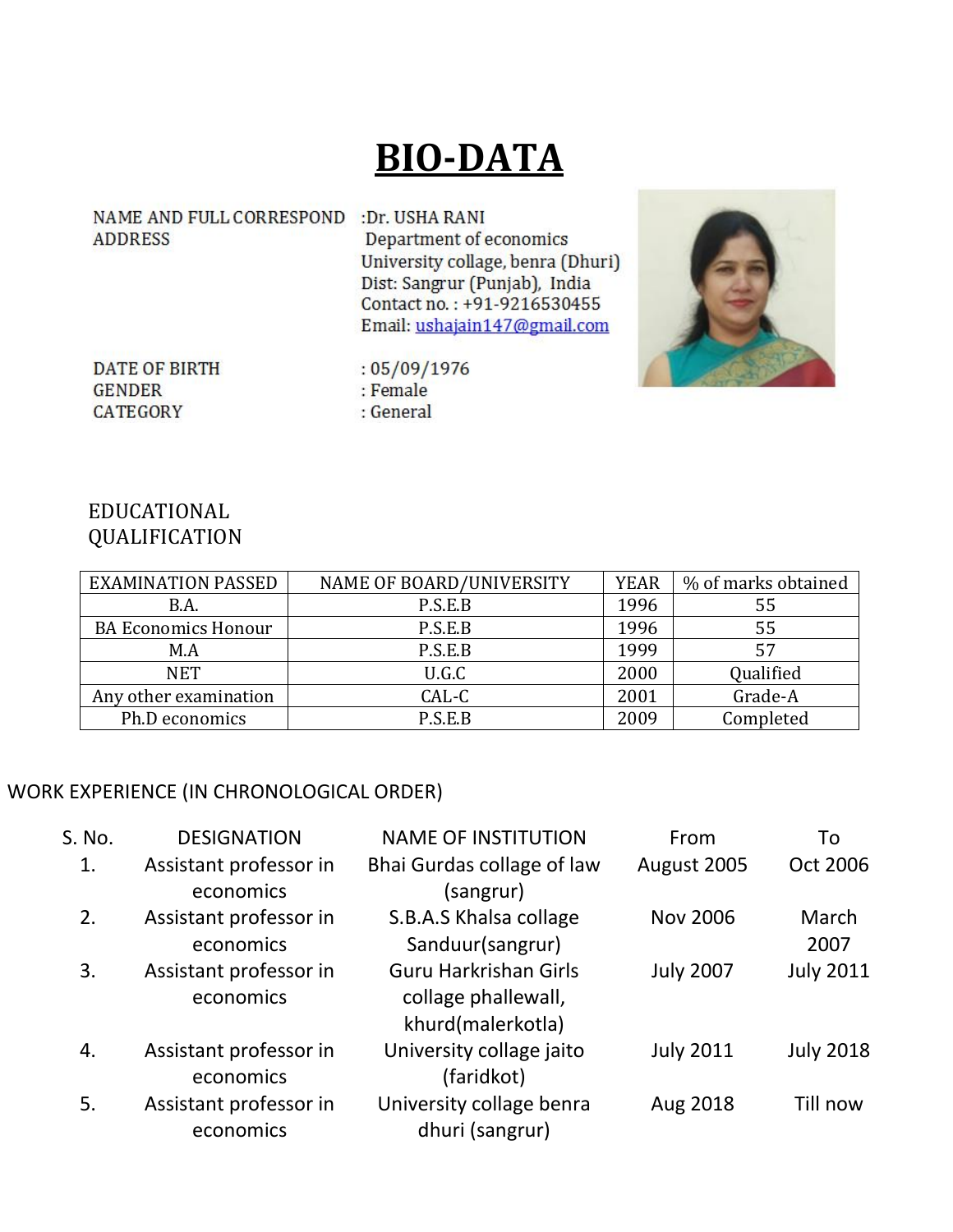## List of seminar/ conference and presentation:

- 1. Attend National Seminar under CAS(UGC) on agricultural performance and rural development in India (19-20 march 2012)
- 2. Attend National Seminar on promotion of book reading culture (29 jan 2013) ot university collage jatio
- 3. First annual national seminar of the faculty of social Science. On "Gender ,caste and inequality, historical, political economic and social perspective" (14 mar 2013) at university collage chunni kalan
- 4. One day seminar "role of social media during print and electronic media " (18 nov 2015)university collage jatio
- 5. Attend, first annual national seminar of the faculty of social science. On "development and change in agricultural society; Emerging social, political, economical and environmental issues". (mar 2017) university collage moonak
- 6. National conference on (10 april 2017)at Guru Nanak collage
- 7. National seminar of high education in India; "issues and impurities" (25 feb 2017) at bhai gurdas institute of education

### RESEARCH PAPER AND PUBLIACATIONS

- 1. Punjab dee vit stithi de sandarb vich vit ayog dee bhomika by Usha Rani in punjab dee aarthek kargujari ata chunutia
- 2. "health position of women in Punjab" by Usha Rani in women empowerment in India